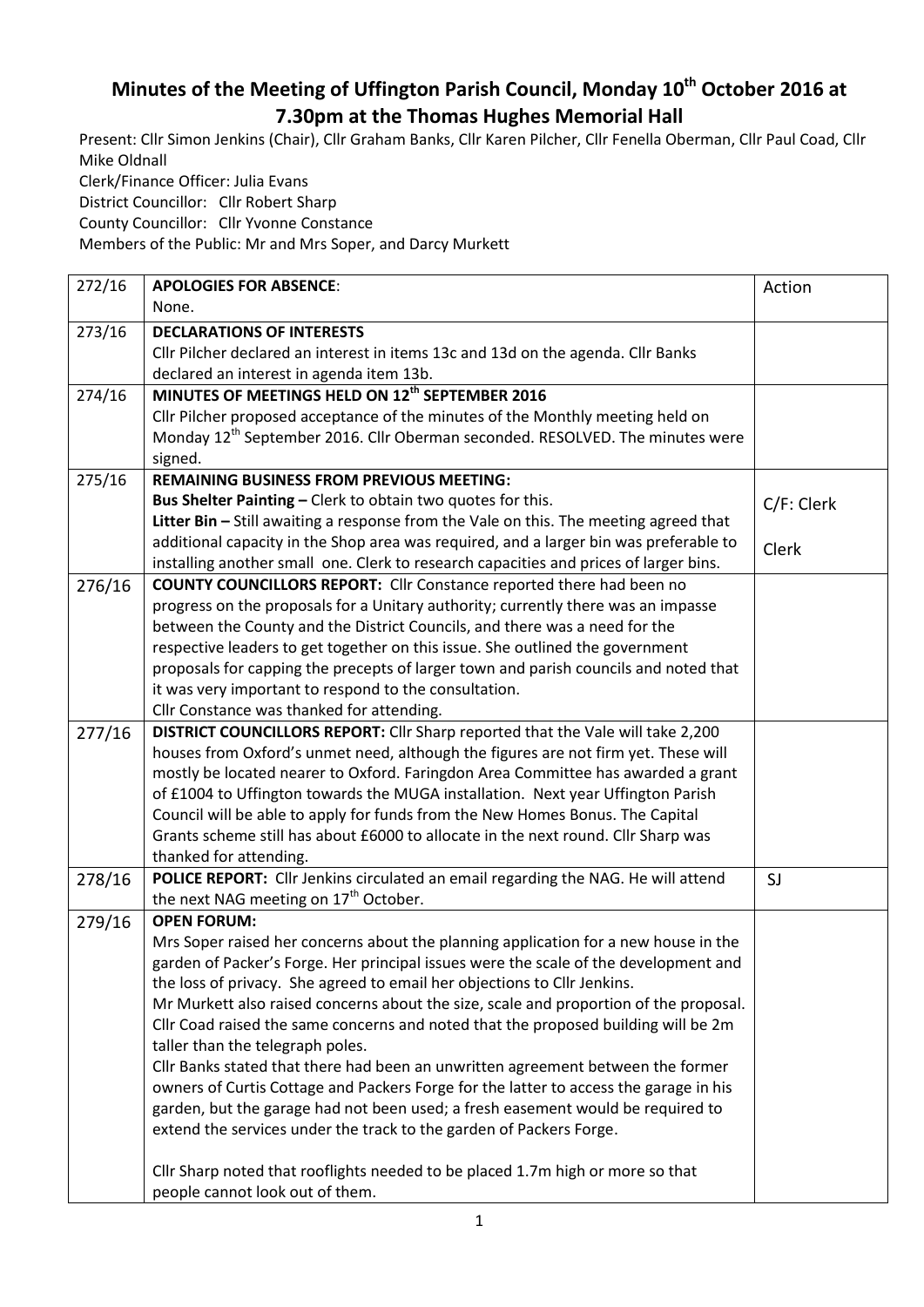|        | <b>ONGOING PROJECTS</b>                                                                                                                                               |           |
|--------|-----------------------------------------------------------------------------------------------------------------------------------------------------------------------|-----------|
| 280/16 | Parish Council assets and Land Registry: There has been no further progress since                                                                                     |           |
|        | the last meeting.                                                                                                                                                     |           |
| 281/16 | Station Road development: Nine houses have been occupied and one reserved out                                                                                         |           |
|        | of twenty two open market homes. Cllr Oberman reported that the Parish Council                                                                                        |           |
|        | have been invited to have a look around the social housing on 2 <sup>nd</sup> November. Cllrs                                                                         | FO/MO/SJ  |
|        | Oberman, Oldman and Jenkins to go along with Antony Parsons representing the                                                                                          |           |
|        | Neighbourhood Plan Steering Group. Cllr Pilcher asked whether the grant from                                                                                          |           |
|        | Sovereign will be available on this development. It was £250 per house last time. Cllr                                                                                | <b>FO</b> |
|        | Oberman to find out.                                                                                                                                                  |           |
| 282/16 | Proposed Housing Development opposite Jack's Lea: A meeting has been scheduled                                                                                        |           |
|        | for $12^{th}$ October at 3.30pm.                                                                                                                                      |           |
| 283/16 | Community Led Plan update: The latest progress report was posted on the website                                                                                       |           |
|        | last month. Cllr Jenkins to circulate an update.                                                                                                                      | SJ        |
| 284/16 | Creation of a Neighbourhood Plan - update: A Steering Group meeting has been                                                                                          |           |
|        | scheduled for 13 <sup>th</sup> October. There has been little progress since the last meeting.                                                                        |           |
|        | Baulking and Woolstone are reviewing their position.                                                                                                                  |           |
| 285/16 | Development of an Emergency Plan: This is ongoing. Cllr Oldnall to review the draft.                                                                                  | SJ/MO     |
| 286/16 | Museum Update: Three quotes for the repairs were circulated. The architectural                                                                                        |           |
|        | survey was carried out today and reported that the building is structurally sound. The                                                                                |           |
|        | west wall is the priority for repair and the damage here could be the cause of the                                                                                    |           |
|        | mould. A written report will be provided in due course. The meeting agreed to accept                                                                                  |           |
|        | Mr Cole's quotation and instruct him to proceed with the work. The Parish Council                                                                                     |           |
|        | voiced its concern about long delays whilst the work was in progress. The application                                                                                 |           |
|        | for Listed Building consent is ready to be submitted. The question of ownership of                                                                                    |           |
|        | the building is still outstanding. Cllr Sharp suggested applying for the Capital                                                                                      |           |
|        | Community Grant to help fund the repairs.                                                                                                                             |           |
| 287/16 | Update of MUGA installation: The S106 money has been received from the Vale. As<br>noted in minute 277/16 above, a grant of £1004 has been approved by the Vale. This | SJ        |
|        | leaves £335 left to fund. Cllr Jenkins to approach the White Horse Show Trust. It is                                                                                  |           |
|        | anticipated that the unit will be installed by 28 <sup>th</sup> October.                                                                                              |           |
| 288/16 | Speed Reduction Measures on Fawler Road: Still waiting for information from Lee                                                                                       |           |
|        | Turner.                                                                                                                                                               |           |
| 289/16 | Quote for work in the Play Area: It was agreed to go to Playdale for details and a                                                                                    |           |
|        | quote for the matting. Cllr Oberman suggested putting turf down in the short term.                                                                                    | KP/FO     |
|        | Cllr Oberman to obtain a cost for this. The Playdate quote to be discussed at the                                                                                     |           |
|        | November meeting.                                                                                                                                                     |           |
|        | <b>PLANNING MATTERS</b>                                                                                                                                               |           |
| 290/16 | <b>New Applications to be considered:</b>                                                                                                                             |           |
|        | P16/V2356/FUL - Packer's Forge, High Street. Proposed new dwelling in the garden.                                                                                     |           |
|        | Councillors expressed concern over access to the proposed dwelling; it was noted                                                                                      |           |
|        | that this is not a material planning consideration, but Cllr Sharp advised that this                                                                                  |           |
|        | should be raised. Other issues were also discussed See minute 279/16 above. The                                                                                       |           |
|        | meeting agreed to object to the proposal unless amended plans were forthcoming.                                                                                       | SJ        |
|        | Cllr Jenkins to draft a response.                                                                                                                                     |           |
|        | P16/V2388/HH - Top Corner, High Street. New roof to existing rear extension. The                                                                                      |           |
|        | meeting agreed to respond with No Objection.                                                                                                                          | Clerk     |
|        | P16/V2427/FUL - Land adjacent to the Manor, Woolstone Road. Proposed new                                                                                              |           |
|        | dwelling. A site visit is to be arranged for 19 <sup>th</sup> October.                                                                                                |           |
|        | P16/V2128/LDP - Uffington Trading Estate. Cllr Banks asked for Parish Council                                                                                         |           |
|        | comments. He noted that the proposal was a resurrection of an old application which                                                                                   | <b>GB</b> |
|        | had not been properly updated. Cllr Banks to look into this and offer the support of                                                                                  |           |
|        | the Parish Council.                                                                                                                                                   |           |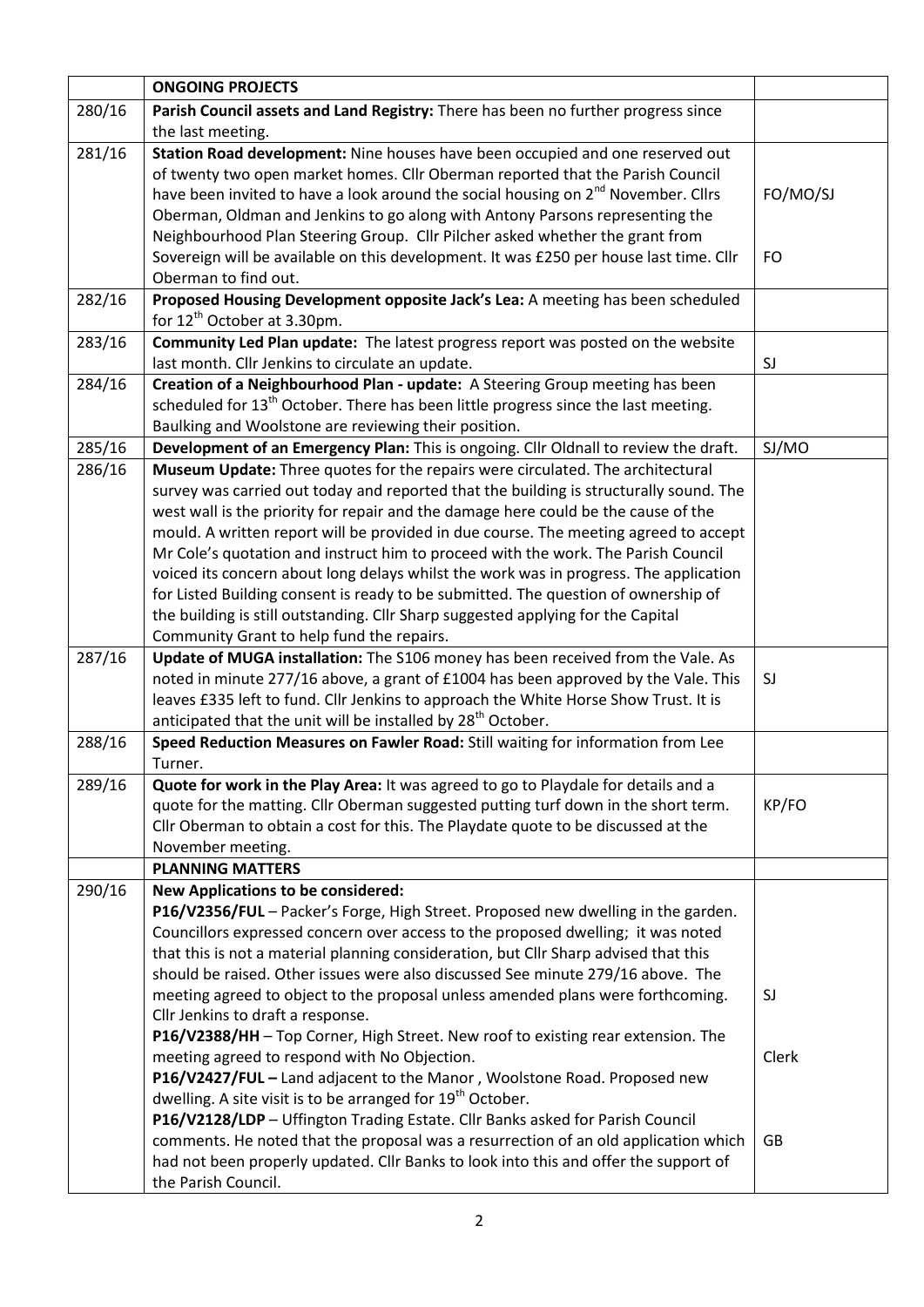| 291/16 | <b>S106 CONTRIBUTIONS:</b>                                                                                                                       |               |
|--------|--------------------------------------------------------------------------------------------------------------------------------------------------|---------------|
|        | MUGA: Refer to minute 287/16 above.                                                                                                              |               |
|        |                                                                                                                                                  |               |
|        | Childrens Play Area: Refer to minute 289/16 above.<br><b>Public Art:</b> Interviews with the artists are scheduled for 11 <sup>th</sup> October. |               |
|        |                                                                                                                                                  |               |
|        | Allotment Bridge: Nothing further to report.                                                                                                     |               |
|        | Tree Planting: Nothing to report.                                                                                                                |               |
|        | Footpaths: Nothing to report.                                                                                                                    |               |
|        | Speeding: this matter is discussed in minute 288/16 above.                                                                                       |               |
|        | Village Hall: Nothing further to report.                                                                                                         |               |
|        | Museum: Nothing further to report.                                                                                                               |               |
|        | <b>FINANCE</b>                                                                                                                                   |               |
| 292/16 | To approve September payments and sign cheques:                                                                                                  |               |
|        | A full list of payments is attached to these minutes. Cllrs Oldnall and Jenkins                                                                  |               |
|        | proposed and seconded approval of payments totalling £2999.22. RESOLVED. The                                                                     |               |
|        | cheques were signed.                                                                                                                             |               |
|        | <b>ANNUAL/QUARTERLY REVIEWS</b>                                                                                                                  |               |
| 293/16 | None.                                                                                                                                            |               |
| 294/16 | <b>UPKEEP (INC. WATERCOURSES)</b>                                                                                                                |               |
|        | Oxfordshire Together: Cllr Jenkins reported that the grips have been surveyed and                                                                |               |
|        | information is awaited from OCC. OCC will clean them out first, should the Parish                                                                |               |
|        | Council wish to take on the maintenance.                                                                                                         |               |
|        | Second grass cut - Clerk to chase BGG again.                                                                                                     | Clerk         |
|        | Stile on Upper Common Lane: A quote for the repair has been received. Mr Reid-                                                                   |               |
|        | Rutherford has agreed to pay for the repair. Cllr Jenkins to instruct Henry Allenby. Cllr                                                        |               |
|        | Oldnall noted that the new stile will need to be included on the asset register.                                                                 | Clerk         |
|        | The Mound: The work to the trees is scheduled for 17 <sup>th</sup> October.                                                                      |               |
|        | Tree Survey: Two quotes have been received; the approaches differ but in outline                                                                 |               |
|        | there are two types of survey: i) a site visit and visual survey from the ground that                                                            |               |
|        | will tag all trees and identify issues and ii) a site visit and more extended survey                                                             | SJ            |
|        | which will include plotting of medium to high risk trees. Cllr Pilcher suggested getting                                                         |               |
|        | a further quote from Ian Trotter. Cllr Jenkins agreed to do this.                                                                                |               |
|        | Pond Dredging: This has been completed and Cllr Jenkins has removed most of the<br>fallen willow from the pond.                                  | <b>CLOSED</b> |
|        | Field Tidy: This has been arranged for the weekend of 29 <sup>th</sup> /30 <sup>th</sup> October. Crocus                                         |               |
|        | corms will be planted near the village sign. They have been kindly donated by Mr                                                                 |               |
|        | Dalrymple. Cllr Jenkins noted that work needs to start on ditches. He will liaise with                                                           | SJ            |
|        | the volunteer group.                                                                                                                             |               |
|        | <b>GENERAL</b>                                                                                                                                   |               |
| 295/16 | Monthly Play Area inspections: Cllr Oberman reported that the underside of the                                                                   |               |
|        | slide had now been painted. Mr Oberman was thanked for this.                                                                                     |               |
| 296/16 | Website: No issues.                                                                                                                              |               |
| 297/16 | Parish Council Archives: Cllrs Jenkins and Pilcher, along with the clerk, to review the                                                          |               |
|        | Parish records on 17 <sup>th</sup> October.                                                                                                      | SJ/KP/Clerk   |
|        | <b>CONSULTATIONS</b>                                                                                                                             |               |
| 298/16 | Precept referendum: The meeting agreed to object to the proposal. Cllr Jenkins                                                                   |               |
|        | agreed to answer the questions. The response is due by 21 <sup>st</sup> October.                                                                 | SJ            |
|        | <b>CORRESPONDENCE/AOB</b>                                                                                                                        |               |
| 299/16 | Photocopier: The school are interested in taking on the copier lease. The Clerk has                                                              | Clerk         |
|        | arranged a meeting with Lucy Palmer to discuss this.                                                                                             |               |
|        | Allotment Tenancy Agreements: The changes have been made and the agreements                                                                      | Clerk         |
|        | will be issued this week. It was agreed that there would be no change to the annual                                                              |               |
|        | rent (£40).                                                                                                                                      | SJ            |
|        | Village Defibrillator: A proposal for a public defibrillator was discussed. Cllr JOldnall                                                        |               |
|        |                                                                                                                                                  |               |